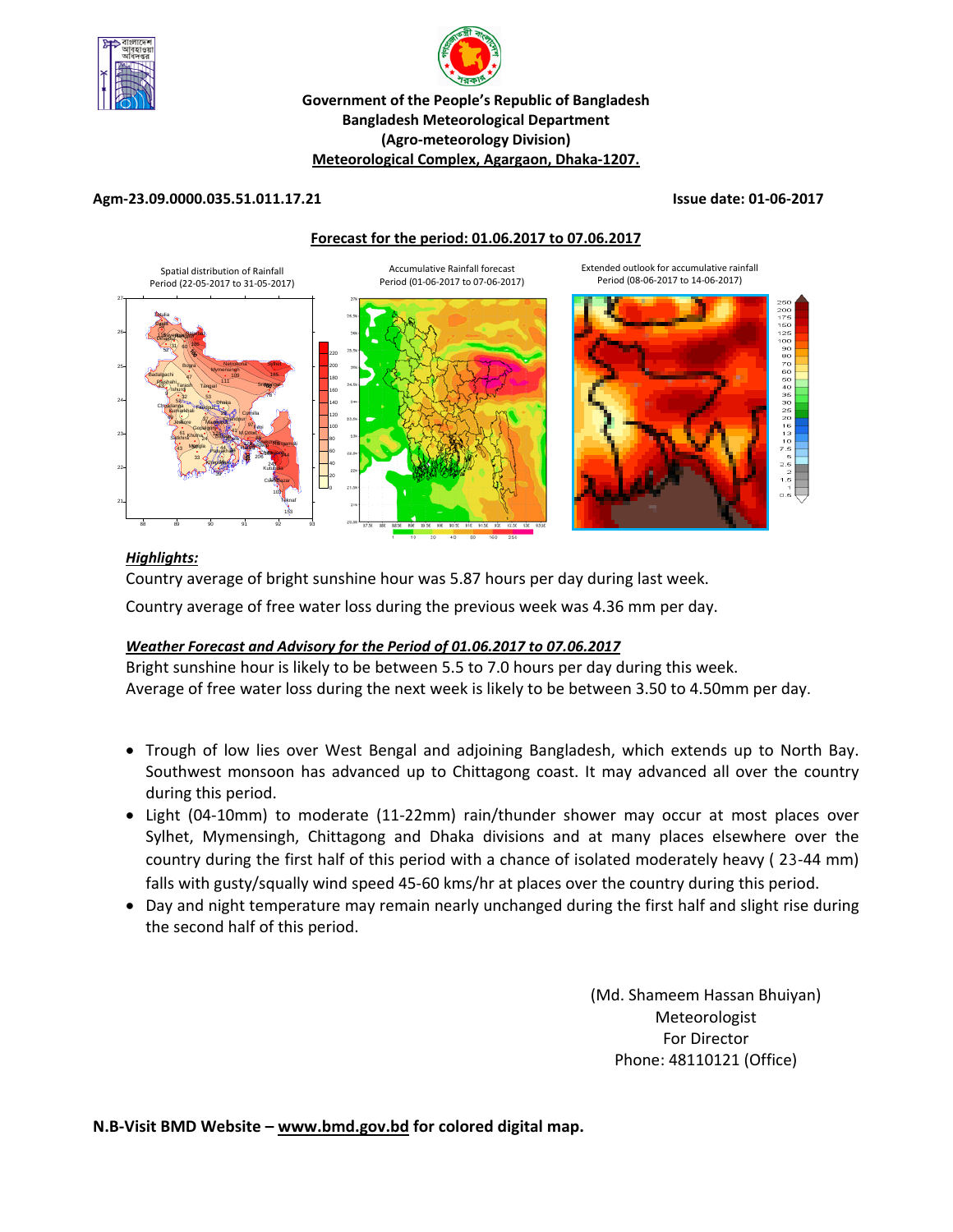

# গণপ্রজাতন্ত্রী বাংলাদেশ সরকার বাংলাদেশ আবহাওয়া অধিদপ্তর কৃষি আবহাওয়া মহাশাখা আবহাওয়া ভবন, আগারগাঁও, ঢাকা-১২০৭।

এজি এ ম-২৩.০৯.০০০০.০৩৫.৫১.০১১.১৭.২১

তারিখঃ- ০১/০৬/২০১৭ খ্রিঃ

# পূর্বাভাস, সময়: ০১-০৬-২০১৭ থেকে ০৭-০৬-২০১৭





Extended outlook for accumulative rainfall

Period (08-06-2017 to 14-06-2017)

### প্রধান বৈশিষ্ট্য সমূহঃ-

গত সপ্তাহে দেশের দৈনিক উজ্জুল সর্যকিরণ কালের গড় ৫.৮৭ ঘন্টা ছিল । গত সপ্তাহে দেশের দৈনিক বাষ্পীভবনের গড় ৪.৩৬ মিঃ মিঃ ছিল। আবহাওয়ার পূর্বাভাসঃ- ০১<u>-০৬-২০১৭ থেকে ০৭-০৬-২০১৭ ইং পর্যন্ত।</u>

এ সপ্তাহে দৈনিক উজ্জল সূর্য কিরণ কাল ৫.৫০ থেকে ৭.০ ঘন্টার মধ্যে থাকতে পারে ।

আগামী সপ্তাহের বাষ্পীভবনের দৈনিক গড় ৩.৫০ মিঃ মিঃ থেকে ৪.৫০ মিঃ মিঃ থাকতে পারে।

- লঘুচাপের বর্ধিতাংশ পশ্চিমবঙ্গ ও বাংলাদেশের উপর অবস্থান করছে, যার বর্ধিতাংশ উত্তর বঙ্গোপসাগর পর্যন্ত বিস্তৃত। দক্ষিণপশ্চিম মৌসুমী বায়ু চউগ্রাম উপকূল পর্যন্ত অগ্রসর হয়েছে। এ সময়ে এটি সারাদেশে বিস্তার লাভ করতে পারে।
- এ সময়ে প্রথমার্ধে সিলেট, ময়মনসিংহ, চট্রগ্রাম এবং ঢাকা বিভাগের অধিকাংশ স্থানে এবং দেশের অন্যত্র অনেক স্থানে হাল্কা (০৪-১০ মিঃমিঃ) থেকে মাঝারী (১১-২২ মিঃমিঃ) ধরণের বৃষ্টি/বজ্রবৃষ্টি হতে পারে । সেই সাথে দেশের কোথাও কোথাও বিচ্ছিন্নভাবে মাঝারী ধরনের ভারী (২৩-৪৪ মিঃমিঃ) বৃষ্টিপাতসহ ৪৫-৬০কি.মি/ঘন্টা বেগে দমকা/ঝড়ো হাওয়া বয়ে যেতে পারে।
- এ সময়ে প্রথমার্ধে সারাদেশের দিন ও রাতের তাপমাত্রা প্রায় অপরিবর্তিত থাকতে পারে এবং দ্বিতীয়ার্ধে সামান্য বৃদ্ধি পেতে পারে।

(মোঃ শামীম হাসান ভুইয়া) আবহাওয়াবিদ পরিচালকের পক্ষে ফোনঃ ৪৮১১০১২১ (দপ্তর)

বিঃ দ্রঃ- পূর্বাভাসের ডিজিটাল map দেখতে visit করুন- www.bmd.gov.bd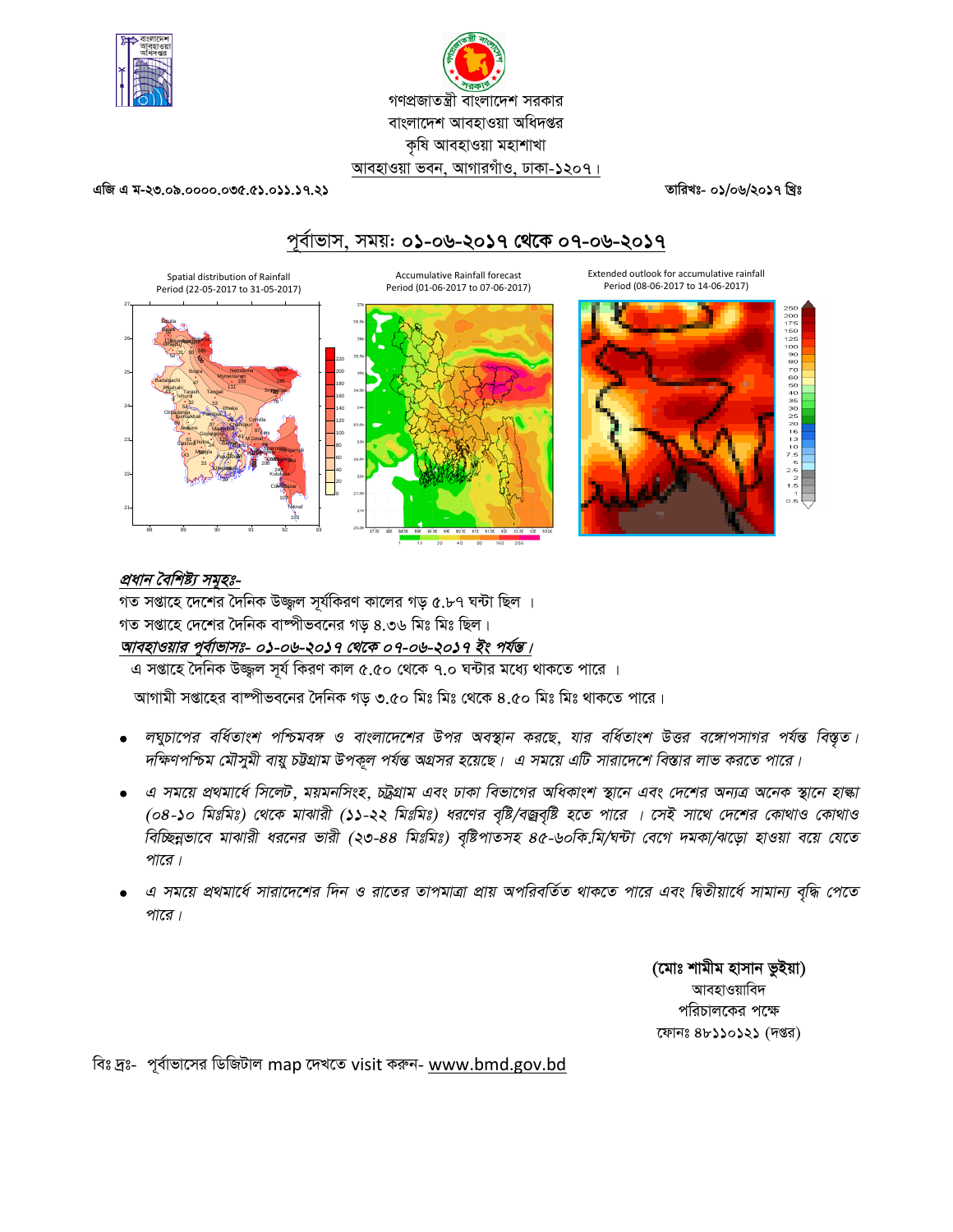## *Short Weather Description***,** *Period: 22.05.2017 to 31.05.2017*

| <b>Divisions</b> | Maximum temperature<br>range in <sup>v</sup> C | Highest maximum<br>temp in $^0C$ |                       | Minimum<br>temperature<br>Range in <sup>°</sup> C | Lowest minimum<br>temp in ${}^{0}C$       |  |  |
|------------------|------------------------------------------------|----------------------------------|-----------------------|---------------------------------------------------|-------------------------------------------|--|--|
| <b>Dhaka</b>     | 37.0 $^{\circ}$ C<br>$30.7 -$                  | <b>Dhaka</b>                     | 37.0 $\mathrm{^{0}C}$ | $\overline{C}$<br>$23.2 -$<br>29.4                | 29.4 $^{\circ}$ C<br>Tangail              |  |  |
| Mymensingh       | 35.4 $^{\circ}$ C<br>$30.9 -$                  | Netrokhona                       | $35.4\,^0$ C          | $^0C$<br>27.8<br>$21.7 -$                         | $\overline{c}$<br>27.8<br>Mymensingh      |  |  |
| Chittagong       | 37.2 <sup>o</sup> C<br>$25.5 -$                | Rangamati, M.<br>court & Hatiya  | 37.2 $\mathrm{^0C}$   | $^0C$<br>23.2<br>$-29.2$                          | $^{0}$ C<br>29.2<br>Rangamati             |  |  |
| Sylhet           | 36.4 $\degree$ C<br>$29.5 -$                   | Sylhet                           | $36.4\text{°C}$       | $-27.3$<br>21.8                                   | $27.3\text{ °C}$<br><sup>0</sup> C Sylhet |  |  |
| Rajshahi         | 37.6 $^{\circ}$ C<br>$30.0 -$                  | Raishahi                         | 37.6 $^{\circ}$ C     | $\overline{C}$<br>$-28.3$<br>22.2                 | $\sigma_{\rm C}$<br>28.3<br>Badalgachi    |  |  |
| Rangpur          | 36.5 $^{\circ}$ C<br>$27.6 -$                  | Dimla                            | 36.5 $\mathrm{^{0}C}$ | $^0C$<br>21.5<br>27.4<br>$\sim$                   | $^{\circ}$ cl<br>Rajerhat<br>27.4         |  |  |
| Khulna           | 37.8 $^0C$<br>$31.7 -$                         | Jessore                          | 37.8 $^0$ C           | $^0C$<br>29.6<br>24.1<br>$\sim$                   | $^{\circ}$ cl<br>Chuadanga<br>29.6        |  |  |
| <b>Barisal</b>   | 37.8 $^{\circ}$ C<br>$30.6 -$                  | <b>Bhola</b>                     | 37.8 <sup>0</sup> C   | $^0C$<br>22.0<br>28.4<br>$\overline{\phantom{a}}$ | $\overline{C}$<br><b>Bholal</b><br>28.4   |  |  |

*Rainfall analysis and average temperature: -*

| Name of the<br><b>Divisions</b> | Name of<br>the Stations | Total<br>Rainfall | Normal<br>Rainfall           | Deviation<br>in % | Total<br>Rainy  | Max          | Average Average<br>M in | Average<br>M ax.             | Average<br>Normal    | Average Average<br>M in. |                      |
|---------------------------------|-------------------------|-------------------|------------------------------|-------------------|-----------------|--------------|-------------------------|------------------------------|----------------------|--------------------------|----------------------|
|                                 |                         | in (mm)           | in $(mm)$                    |                   | days            |              |                         | Humidity Humidity temp in °C | Max.                 | temp in                  | Normal               |
|                                 |                         |                   |                              |                   |                 | in %         | in %                    |                              | temp in<br>۰c        | ۰c                       | M in.<br>temp in     |
| Dhaka                           | Dhaka                   | 029               | 104                          | $-72$             | 05              | 090          | 057                     | 35.1                         | 33.4                 | 27.7                     | 25.4                 |
|                                 | Faridpur                | 037               | 83                           | $-56$             | 04              | 095          | 059                     | 35.7                         | 33.8                 | 26.8                     | 25.0                 |
|                                 | Madaripur               | 126               | 92                           | 37                | 04              | $**$         | **                      | **                           | 33.9                 | **                       | 25.2                 |
|                                 | Tangail                 | 053               | 109                          | $-51$             | 05              | 094          | 078                     | 35.4                         | 33.0                 | 21.6                     | 24.6                 |
|                                 | Gopalgonj               | 024               | $**$                         | $***$             | 04              | 094          | 060                     | 35                           | $\star\star$         | 26.9                     |                      |
| Mymensingh                      | Mymensingh              | 111               | 111                          | 0                 | 07              | 093          | 066                     | 33.6                         | 31.5                 | 25.8                     | 24.5                 |
|                                 | Netrokona               | 109               | $^{\star\star}$              | $***$             | 04              | 093          | 064                     | 32.9                         | $\star\star$         | 25.3                     | $**$                 |
| Chittagong                      | Chittagong              | 243               | 180                          | 35                | 02              | $\star\star$ | $\star\star$            | 33.9                         | 32.5                 | 27.3                     | 25.4                 |
|                                 | Sitakunda               | 167               | 130                          | $***$             | 03              | **           | $**$                    | $\ast\ast$                   | 32.3                 | $\ast\ast$               | 25.4                 |
|                                 | Rangamati               | 144               | 112                          | 29                | 05              | $**$         | $**$                    | **                           | 33.0                 | $* *$                    | 24.8                 |
|                                 | Cox'sBazar              | 103               | 138                          | $-25$             | 04              | 092          | 064                     | 34.1                         | 32.6                 | 27.1                     | 25.6                 |
|                                 | Teknaf                  | 153               | 123                          | 24                | 03              | 094          | 066                     | 337.0                        | 32.0                 | 27.4                     | 25.6                 |
|                                 | Hatiya                  | 091               | 108                          | $-16$             | 02              | 098          | 069                     | 34.2                         | 32.3                 | 26.9                     | 25.8                 |
|                                 | Sandw ip                | 206               | 156                          | 32                | 03              | 097          | 068                     | 33.6                         | 31.5                 | 26.8                     | 25.4                 |
|                                 | Kutubdia                | 127               | 98                           | 30                | 04              | 093          | 067                     | 33.6                         | 32.0                 | 27                       | 25.6                 |
|                                 | Feni                    | 086               | 121                          | $-29$             | 05              | 096          | 059                     | 34.6                         | 32.4                 | 26.4                     | 25.1                 |
|                                 | M.Court                 | 128               | 131                          | $-2$              | 04              | 096          | 061                     | 35.2                         | 32.5                 | 27                       | 25.4                 |
|                                 | Chandpur                | 041               | 89                           | $-54$             | 03              | 095          | 061                     | 35.2                         | 33.2                 | 27.3                     | 25.4                 |
|                                 | Comilla                 | 097               | 97                           | 0                 | 04              | 094          | 062                     | 34.1                         | 32.6                 | 26.9                     | 24.8                 |
| Sylhet                          | Sylhet                  | 185               | 195                          | $-5$              | 09              | 094          | 064                     | 33.1                         | 31.0                 | 24.4                     | 23.2                 |
|                                 | Srimongal               | 078               | 134                          | $-42$             | 06              | **           | **                      | $\ast\ast$                   | 32.5                 | $* *$                    | 23.8                 |
| Rajshahi                        | Rajshahi                | 009               | 50                           | $-82$             | 06              | 096          | 069                     | 35.9                         | 35.0                 | 26                       | 25.0                 |
|                                 | Bogra                   | 047               | 75                           | $-37$             | 04              | 096          | 053                     | 34.8                         | 33.5                 | 26.4                     | 24.6                 |
|                                 | lshurdi                 | 052               | 69                           | $-25$             | 03              | 095          | 051                     | 35.8                         | 34.7                 | 26.3                     | 24.7                 |
|                                 | Badalgachi              | 043               | $\star\star$                 | $***$             | 07              | 098          | 053                     | 34.3                         | $\star\star$         | 25.2                     |                      |
|                                 | Tarash                  | 032               | $\star\star$                 | $***$             | 04              | $**$         | $\ast\ast$              | **                           | $\star\star$         | $\ast\ast$               |                      |
| Rangpur                         | Rangpur                 | 060               | 102                          | $***$             | 05              | 090          | 062                     | 33.4                         | 31.9                 | 24.7                     | 24.1                 |
|                                 | Dinajpur                | 052               | 77                           | $-32$             | 07              | 096          | 048                     | 33.8                         | 32.9                 | 25.1                     | 24.0                 |
|                                 | Sayedpur                | 031               | $\star\star$                 | $***$             | 04              | 091          | 063                     | 33.8                         | $\star\star$         | 24.9                     |                      |
|                                 | Rajarhat                | 186               | $^{\star\star}$              | $***$             | 06              | **           | $\ast\ast$              | **                           | **                   | $\ast\ast$               | $***$                |
|                                 | Tetulia                 | 059               | $\star\star$<br>$\star\star$ | $***$<br>$***$    | 06              | 095          | 063                     | 32.5                         | $\star\star$         |                          | $**$                 |
|                                 | Dimla                   | 116               |                              |                   | 07              | 094          | 065                     | 32.7                         |                      | 24.5                     |                      |
| Khulna                          | Khulna                  | 050               | 65                           | $-23$<br>$***$    | 06              | 095          | 057                     | 36.1                         | 34.7<br>**           | 27                       | 25.8<br>$\star\star$ |
|                                 | Mongla                  | 033               | $\star\star$                 |                   | 03              | **           | **                      | **                           |                      | $**$                     |                      |
|                                 | Jessore                 | 061               | 53                           | 15                | 02              | 092          | 054                     | 36.4                         | 35.4                 | 27.2                     | 25.6                 |
|                                 | Chuadanga               | 069               | 62                           | $\overline{11}$   | $\overline{03}$ | 095          | 058                     | 35.7                         | 35.4                 | 26.3                     | 25.5                 |
|                                 | Satkhira                | 043               | 62<br>$\star\star$           | $-31$             | 04              | $***$        | $***$                   | $***$                        | 35.4<br>$\star\star$ | $***$                    | 26.1<br>$**$         |
|                                 | Kumarkhali              | 006               |                              | $***$             | 04              | 084          | 074                     | 35.1                         |                      | 26.6                     |                      |
| Barisal                         | Barisal                 | 044               | 83                           | $-47$             | 02              | 098          | 061                     | 35.1                         | 33.4                 | 27                       | 25.4                 |
|                                 | Bhola                   | 024               | 96                           | $-75$             | 03              | $\ast\ast$   | $\ast\ast$              | $\ast\ast$                   | 32.8                 | $\ast\ast$               | 25.7                 |
|                                 | Patuakhali              | 016               | 91                           | $-82$             | 03              | 096          | 064                     | 35.0                         | 33.1                 | 27.2                     | 26.0                 |
|                                 | Khepupara               | 039               | 93                           | $-58$             | 02              | 096          | 063                     | 34.8                         | 32.8                 | 27.1                     | 26.3                 |

N.B. Analyses contained in this bulletin are based on preliminary un-checked data. \*\* Data not received. \*\*\* Data not available.